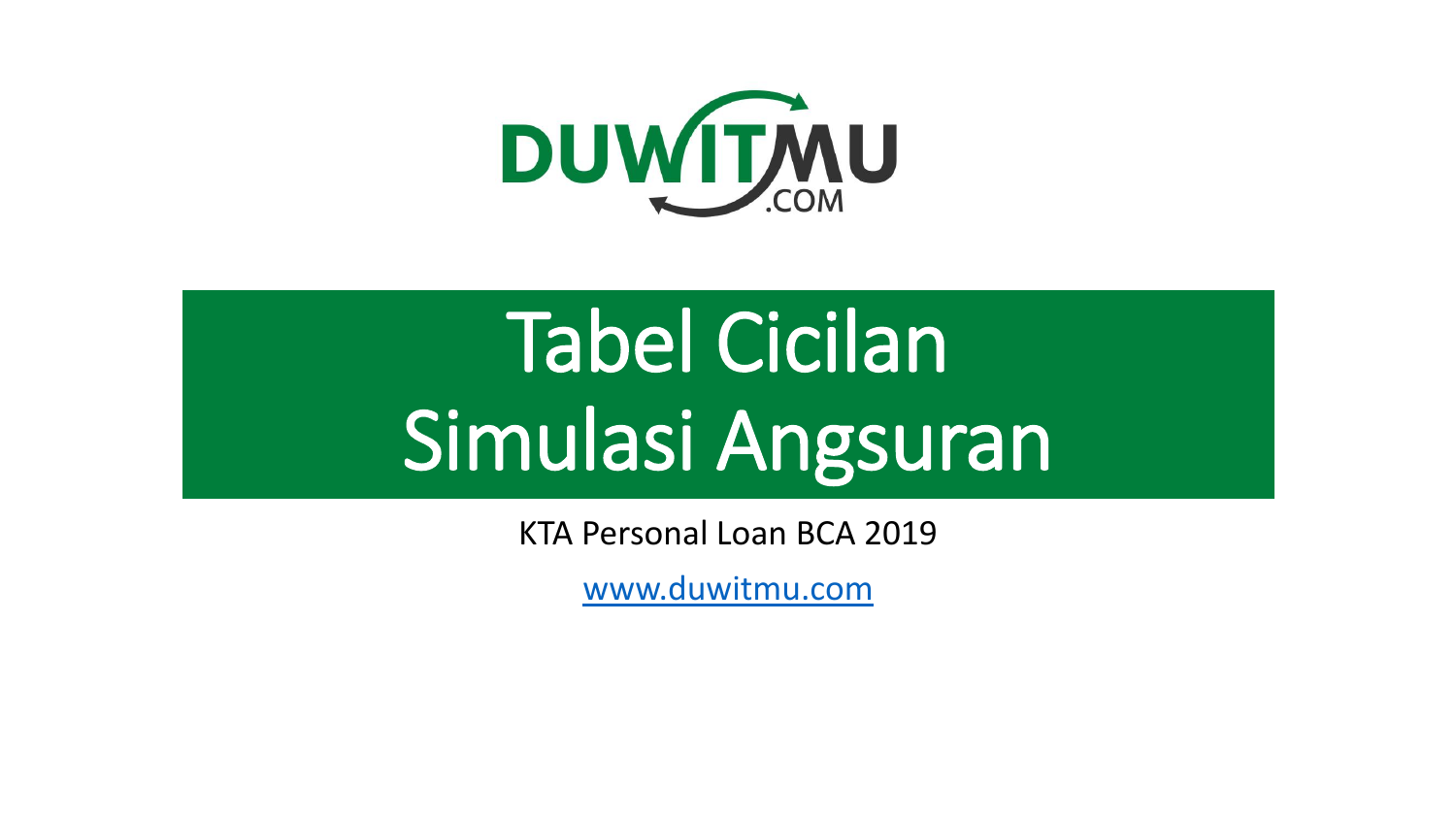

|           | Plafon Pinjaman |            |            | Tenor 1 tahun Tenor 2 tahun Tenor 3 tahun | Provisi    | TANPA PREMI<br>ASURANSI +<br>PREMI ASURANSI + MATRAI 6000<br>MATRAI 6000 |              |                        |  |           |        |                        |  |
|-----------|-----------------|------------|------------|-------------------------------------------|------------|--------------------------------------------------------------------------|--------------|------------------------|--|-----------|--------|------------------------|--|
|           |                 | 1,00%      | 1,03%      | 1,07%                                     | 1%         | <b>DITERIMA</b>                                                          | 0,363%       | <b>DITERIMA</b>        |  | 0,693%    |        | <b>DITERIMA</b>        |  |
| Rp        | 5.000.000       | Rp 466.667 | Rp 259.833 | Rp 192.389                                | Rp 100.000 | Rp 4.894.000                                                             | 18.150<br>Rp | 4.875.850<br><b>Rp</b> |  | Rp        | 34.650 | Rp 4.859.350           |  |
| <b>Rp</b> | 6.000.000       | Rp560.000  | Rp311.800  | Rp230.867 Rp                              | 100.000    | Rp 5.894.000 Rp                                                          | 21.780       | 5.872.220<br><b>Rp</b> |  | <b>Rp</b> | 41.580 | 5.852.420<br>RP        |  |
| <b>Rp</b> | 7.000.000       | Rp653.333  | Rp363.767  | Rp269.344 Rp                              | 100.000    | <b>Rp 6.894.000</b> Rp                                                   | 25.410       | 6.868.590<br><b>Rp</b> |  | Rp        | 48.510 | Rp<br>6.845.490        |  |
| <b>Rp</b> | 8.000.000       | Rp746.667  | Rp415.733  | Rp307.822 Rp                              | 100.000    | <b>Rp 7.894.000</b> Rp                                                   | 29.040       | 7.864.960<br><b>Rp</b> |  | <b>Rp</b> | 55.440 | 7.838.560<br>RP        |  |
| <b>Rp</b> | 9.000.000       | Rp840.000  | Rp467.700  | Rp346.300 Rp                              | 100.000    | Rp 8.894.000 Rp                                                          | 32.670       | 8.861.330<br><b>Rp</b> |  | Rp        | 62.370 | 8.831.630<br><b>Rp</b> |  |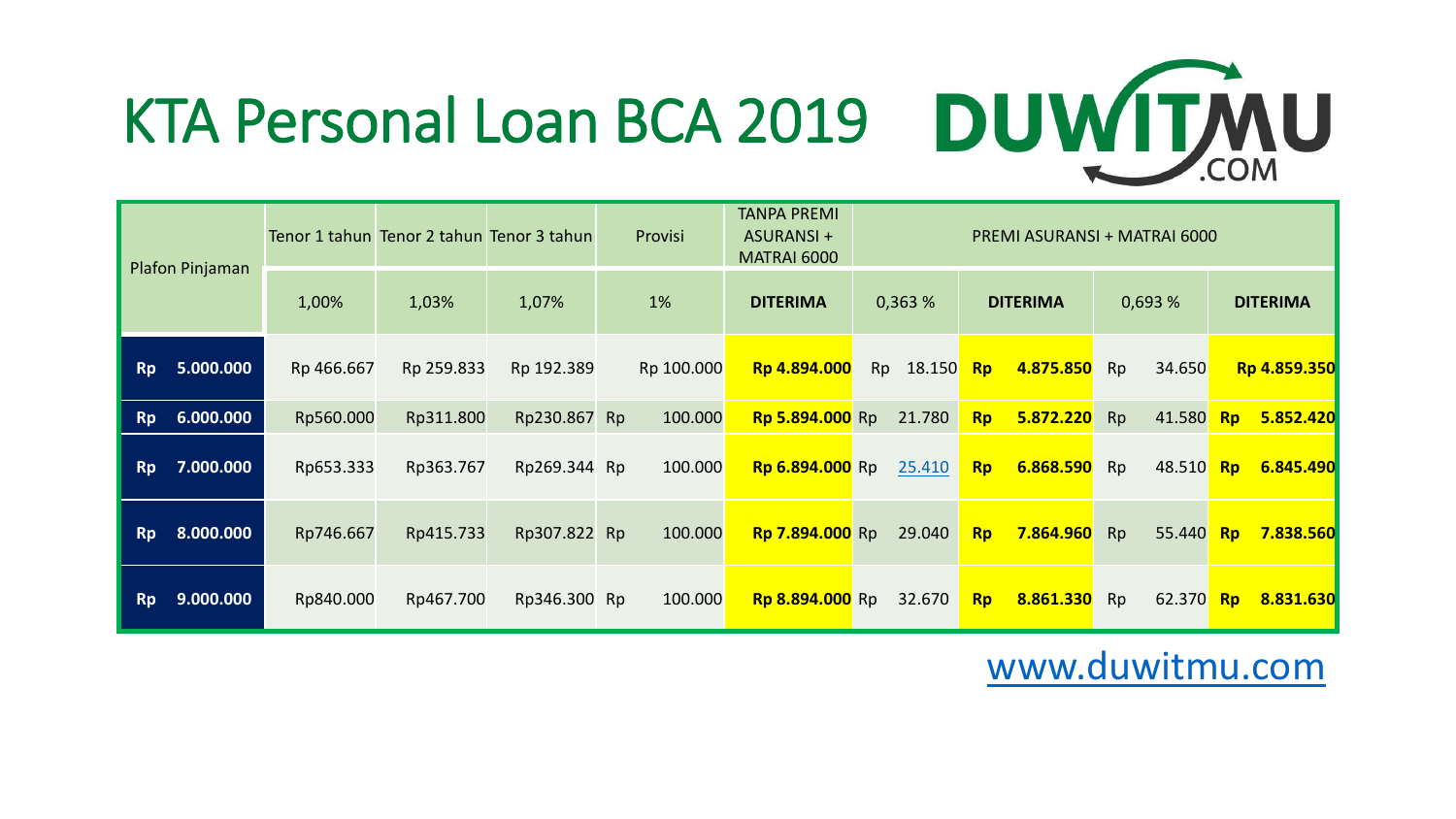### Tabel Cicilan KTA BCA 2019



| Plafond   |                 | <b>Cicilan Per Bulan</b>                      |           |           |                |                | <b>PERHITUNGAN KREDIT LIMIT</b>    |           |                                     |                |                                                   |           |            |                |                                     |                 |              |                |                 |
|-----------|-----------------|-----------------------------------------------|-----------|-----------|----------------|----------------|------------------------------------|-----------|-------------------------------------|----------------|---------------------------------------------------|-----------|------------|----------------|-------------------------------------|-----------------|--------------|----------------|-----------------|
|           |                 | Tenor 1 tahun   Tenor 2 tahun   Tenor 3 tahun |           |           | <b>PROVISI</b> |                | TANPA PREMI ASURANSI + MATRAI 6000 |           | <b>PREMI ASURANSI + MATRAI 6000</b> |                |                                                   |           |            |                |                                     |                 |              |                |                 |
|           | <b>Interest</b> | 1,00%                                         | 1,03%     | 1,07%     |                | 1%             | <b>DITERIMA</b>                    |           | 0,363%                              |                | <b>DITERIMA</b>                                   |           | 0.693%     |                | <b>DITERIMA</b>                     |                 | 1.020 %      |                | <b>DITERIMA</b> |
| <b>Rp</b> | 5.000.000       | 466.667                                       | 259.833   | 192.389   | <b>Rp</b>      | 100.000 Rp     | 4.894.000                          | Rp        | 18.150                              | R <sub>D</sub> | 4.875.850                                         | <b>Rp</b> | 34.650     | R <sub>D</sub> | 4.859.350                           | <b>Rp</b>       | 51.000       | Rn.            | 4.843.000       |
| <b>Rp</b> | 6.000.000       | 560.000                                       | 311.800   | 230.867   | <b>Rp</b>      | 100.000 Rp     | 5.894.000                          | Rp        | 21.780                              | <b>Rp</b>      | 5.872.220                                         | Rp        | 41.580     | <b>Rp</b>      | 5.852.420                           | l Rp            | 61.200       | <b>Rp</b>      | 5.832.800       |
| <b>Rp</b> | 7.000.000       | 653.333                                       | 363.767   | 269.344   | <b>Rp</b>      | 100.000 Rp     | 6.894.000                          | Rp        | 25.410                              | <b>Rp</b>      | 6.868.590                                         | <b>Rp</b> | 48.510     | <b>Rp</b>      | 6.845.490                           | $\sqrt{3}$      | 71.400       | <b>Rn</b>      | 6.822.600       |
| <b>Rp</b> | 8.000.000       | 746.667                                       | 415.733   | 307.822   | <b>Rp</b>      | 100.000 Rp     | 7.894.000                          | Rp        | 29.040                              | <b>Rp</b>      | 7.864.960                                         | Rp        | 55.440     | <b>Rp</b>      | 7.838.560                           | <sup>1</sup> Rp | 81.600       | R <sub>D</sub> | 7.812.400       |
| <b>Rp</b> | 9.000.000       | 840,000                                       | 467.700   | 346.300   | <b>Rp</b>      | 100.000 Rp     | 8.894.000                          | Rp        | 32.670                              | R <sub>D</sub> | 8.861.330                                         | <b>Rp</b> | 62.370     |                | Rp 8.831.630 Rp                     |                 | 91.800       | <b>Rp</b>      | 8.802.200       |
| Rp        | 10.000.000      | 933.333                                       | 519.667   | 384.778   | Rp             | 100.000        | Rp<br>9.894.000                    | <b>Rp</b> | 36.300                              | <b>Rp</b>      | 9.857.700                                         | <b>Rp</b> | 69.300     |                | Rp 9.824.700                        | i Ro            | 102.000      | <b>Rp</b>      | 9.792.000       |
| Rp        | 11.000.000      | 1.026.667                                     | 571.633   | 423.256   | Rp             | 110.000 $Rp$   | 10.884.000                         | Rp        | 39.930                              |                | Rp 10.844.070                                     | Rp        | 76.230     |                | Rp 10.807.770                       | i Rp            | 112.200      |                | Rp 10.771.800   |
| Rp        | 12.000.000      | 1.120.000                                     | 623.600   | 461.733   | Rp             | $120.000$ Rp   | 11.874.000                         | Rp        | 43.560                              |                | Rp 11.830.440                                     | <b>Rp</b> | 83.160     |                | Rp 11.790.840 Rp                    |                 | 122.400      |                | Rp 11.751.600   |
| Rp        | 13.000.000      | 1.213.333                                     | 675.567   | 500.211   | Rp             | 130.000        | 12.864.000<br>Rp                   | Rp        | 47.190                              |                | Rp 12.816.810                                     | Rp        | 90.090     |                | Rp 12.773.910                       |                 | Rp 132.600   |                | Rp 12.731.400   |
| Rp        | 14.000.000      | 1.306.667                                     | 727.533   | 538.689   | Rp             | 140.000        | Rp<br>13.854.000                   | Rp        | 50.820                              |                | Rp 13.803.180                                     | Rp        | 97.020     |                | Rp 13.756.980                       | Rn              | 142.800      |                | Rp 13.711.200   |
| Rp        | 15.000.000      | 1.400.000                                     | 779.500   | 577.167   | Rp             | 150.000        | 14.844.000<br>R <sub>p</sub>       | Rp        | 54.450                              |                | Rp 14.789.550                                     | Rp        | 103.950    |                | Rp 14.740.050                       | Rp              | 153.000      |                | Rp 14.691.000   |
| Rp        | 16.000.000      | 1.493.333                                     | 831.467   | 615.644   | Rp             | $160.000$ Rp   | 15.834.000                         | <b>Rp</b> | 58.080                              |                | Rp 15.775.920                                     |           | Rp 110.880 |                | Rp 15.723.120                       | l Rp            | 163.200      |                | Rp 15.670.800   |
| Rp        | 17.000.000      | 1.586.667                                     | 883.433   | 654.122   | Rp             | 170.000        | Rp<br>16.824.000                   | Rp        | 61.710                              |                | Rp 16.762.290                                     |           | Rp 117.810 |                | Rp 16.706.190                       |                 | Rp 173.400   |                | Rp 16.650.600   |
| Rp        | 18.000.000      | 1.680.000                                     | 935.400   | 692.600   | Rp             | $180.000$ Rp   | 17.814.000                         | <b>Rp</b> | 65.340                              |                | Rp 17.748.660                                     |           |            |                | Rp 124.740 Rp 17.689.260 Rp 183.600 |                 |              |                | Rp 17.630.400   |
| Rp        | 19.000.000      | 1.773.333                                     | 987.367   | 731.078   | Rp             | 190.000        | Rp<br>18.804.000                   | Rp        | 68.970                              |                | Rp 18.735.030                                     |           | Rp 131.670 |                | Rp 18.672.330 Rp 193.800            |                 |              |                | Rp 18.610.200   |
| Rp        | 20.000.000      | 1.866.667                                     | 1.039.333 | 769.556   | Rp             | $200.000$ Rp   | 19.794.000                         | Rp        | 72.600                              |                | Rp 19.721.400                                     |           | Rp 138.600 |                | Rp 19.655.400                       | i Rp            | 204.000      |                | Rp 19.590.000   |
| Rp        | 25.000.000      | 2.333.333                                     | 1.299.167 | 961.944   | Rp             | 250.000        | Rp<br>24.744.000                   | Rp        | 90.750                              |                | Rp 24.653.250                                     |           | Rp 173.250 |                | Rp 24.570.750                       | Rp              | 255.000      |                | Rp 24.489.000   |
| Rp        | 30.000.000      | 2.800.000                                     | 1.559.000 | 1.154.333 | Rp             | 300.000        | <b>Rp</b><br>29.694.000            |           | Rp 108.900                          |                | Rp 29.585.100                                     | Rp        | 207.900    |                | Rp 29.486.100                       | Rp              | 306.000      |                | Rp 29.388.000   |
| Rp        | 35.000.000      | 3.266.667                                     | 1.818.833 | 1.346.722 | Rp             | 350.000        | <b>Rp</b><br>34.644.000            |           | Rp 127.050                          |                | Rp 34.516.950                                     |           |            |                | Rp 242.550 Rp 34.401.450 Rp         |                 | 357.000      |                | Rp 34.287.000   |
| Rp        | 40.000.000      | 3.733.333                                     | 2.078.667 | 1.539.111 | Rp             | 400.000        | 39.594.000<br><b>Rp</b>            |           | Rp 145.200                          |                | Rp 39.448.800                                     |           | Rp 277.200 |                | Rp 39.316.800                       | Rp              | 408.000      |                | Rp 39.186.000   |
| Rp        | 45.000.000      | 4.200.000                                     | 2.338.500 | 1.731.500 | Rp             | 450.000 Rp     | 44.544.000                         |           | Rp 163.350                          |                | Rp 44.380.650                                     |           |            |                | Rp 311.850 Rp 44.232.150 Rp         |                 | 459.000      |                | Rp 44.085.000   |
| Rp        | 50.000.000      | 4.666.667                                     | 2.598.333 | 1.923.889 | Rp             | 500.000 $Rp$   | 49.494.000                         |           | Rp 181.500                          |                | Rp 49.312.500                                     |           | Rp 346.500 |                | Rp 49.147.500                       |                 | Rp 510.000   |                | Rp 48.984.000   |
| Rp        | 60.000.000      | 5.600.000                                     | 3.118.000 | 2.308.667 | Rp             | $600.000$   Rp | 59.394.000                         |           | Rp 217.800                          |                | Rp 59.176.200                                     |           |            |                | Rp 415.800 Rp 58.978.200            |                 | Rp 612.000   |                | Rp 58.782.000   |
| Rp        | 70.000.000      | 6.533.333                                     | 3.637.667 | 2.693.444 | Rp             | 700.000        | <b>Rp</b><br>69.294.000            |           | Rp 254.100                          |                | Rp 69.039.900                                     |           | Rp 485.100 |                | Rp 68.808.900                       | Rn              | 714.000      |                | Rp 68.580.000   |
| Rp        | 80.000.000      | 7.466.667                                     | 4.157.333 | 3.078.222 | Rp             | 800.000        | <b>Rp</b><br>79.194.000            |           | Rp 290.400                          |                | Rp 78.903.600                                     | Rp        | 554.400    |                | Rp 78.639.600                       | Rp              | 816.000      |                | Rp 78.378.000   |
| Rp        | 90.000.000      | 8.400.000                                     | 4.677.000 | 3.463.000 | Rp             | 900.000        | <b>Rp</b><br>89.094.000            |           | Rp 326.700                          |                | Rp 88.767.300                                     | Rp        |            |                | 623.700 Rp 88.470.300               |                 | Rp 918.000   |                | Rp 88.176.000   |
|           | Rp 100.000.000  | 9.333.333                                     | 5.196.667 | 3.847.778 |                | Rp 1.000.000   | Rp<br>98.994.000                   |           |                                     |                | Rp 363.000 Rp 98.631.000 Rp 693.000 Rp 98.301.000 |           |            |                |                                     |                 | Rp 1.020.000 |                | Rp 97.974.000   |